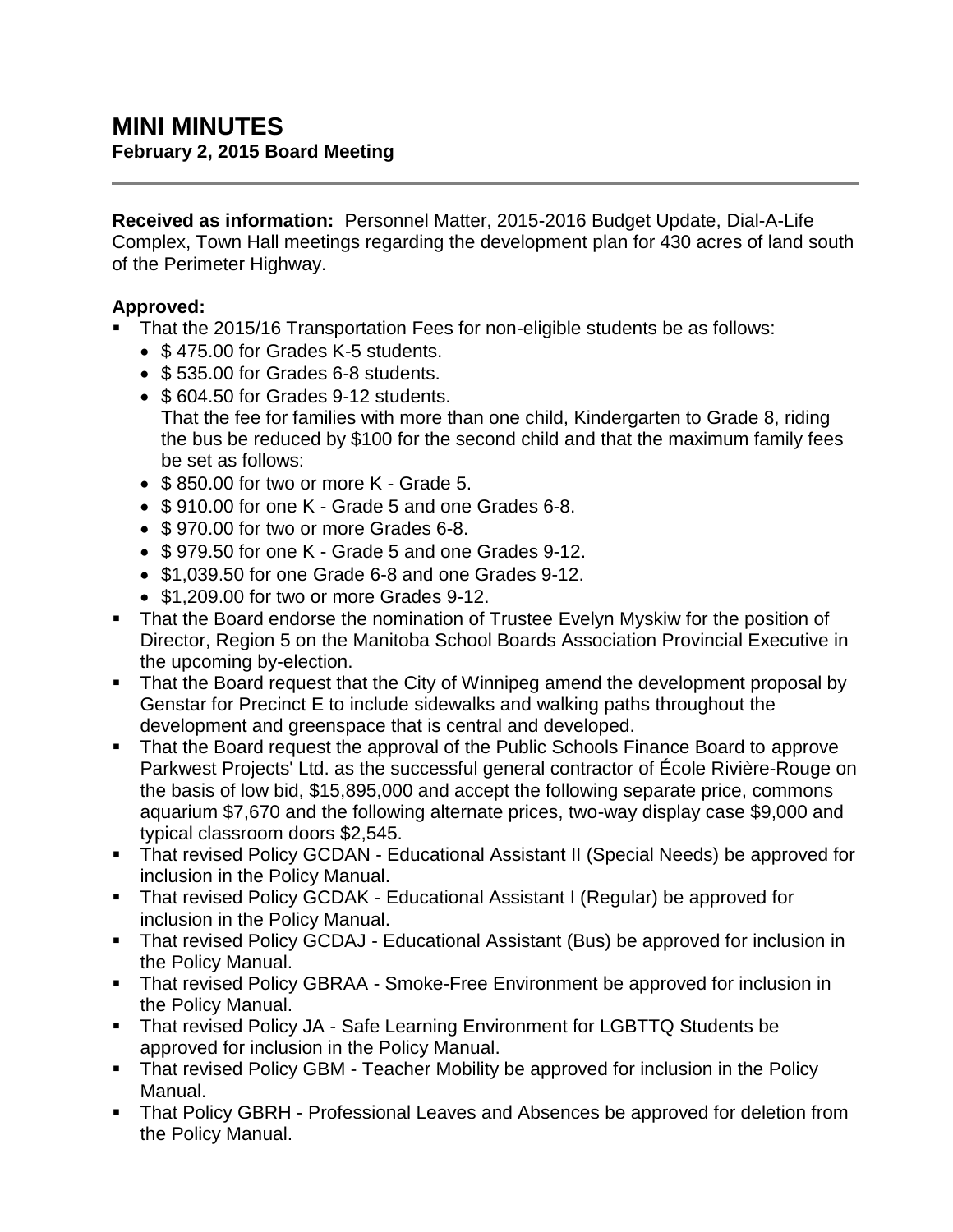### **Approved for Payment:**

- Invoice No. 924803 for the Garden City Collegiate East Wall/Roof Replacement project in the amount of \$9,260.06 be paid to Stantec Consulting.
- **IDED** Invoice No. 14075 for the Maples Collegiate Commons Addition project in the amount of \$2,334.07 be paid to Number Ten Architectural Group.
- Authorization to purchase land in Precinct E.

## **Correspondence Received:**

- MHSAA Trustee Summit. Wednesday, April 22, 9:00 a.m. to 3:00 p.m., Shrine Centre.
- Nikolaus Lukas. Notice of Change of Date in Offer to Purchase dated December 14, 2014 (Land in Precinct E).
- Manitoba Education and Advanced Learning. Manitoba "Scientists in the Classroom" Grants.
- **MSBA ebulletin January 28, 2015.**
- MSBA President's Report Regional Meetings January 2015.
- **MSBA 2014-2015 in Review.**
- Michael Jack, Acting Chief Administrative Officer, City of Winnipeg. School crosswalk installed at Amber Trails and speed zones will be in place by end of February, 2015.
- **Jamie Kozak, Principal Architect, Prairie Architects Inc. Amber Trails Community** School Change Orders # 33, 51 and 53.
- Jeffery Moroz, Stantec Architecture Ltd. Garden City Collegiate East Wall/Roof Replacement Change Order # 20, 21 and 22.
- John Wessenaar, Contract Administrator, Number Ten Architectural Group. Maples Collegiate Commons Change Order # 36, 50, 51 and 61.
- Lynne Mavins, Director, Schools' Finance Branch. 2015/2015 Funding Announcement.
- Maples Daycare (Amber Trails). Thank you card.

# **Conference Reports Received:**

- Karen Sansregret, Speech and Language Pathologist, ECSS. IRA Conference, May 10 to 12, 2014 - New Orleans, Louisiana.
- Cari Satran, Teacher, École Leila North. Holistic Teaching and Learning Conference, September 19 to 21, 2014 - Oregon.
- Gary Milne, Teacher, Maples Collegiate. National Youth-At-Risk Conference, November 6 to 8, 2014 - Las Vegas, Nevada.
- Jamil Mian, Teacher, École Leila North. New York State School Counsellor Association, October 31 to November 1, 2014.
- Vern Zatwarnicki, Teacher, Maples Collegiate. National Youth-At-Risk Conference, November 6 to 8, 2014 - Las Vegas, Nevada.
- Carrie Lundy, Teacher, Governor Semple School. National Council of Teachers of English, November 20 to 24, 2014 - Washington, D.C.

#### **Personnel Report:**

- Kim Cao was appointed to a part-time (.67) Limited Teacher-General (Term) contract effective February 2, 2015 to June 30, 2015.
- Laura Rawluk was appointed to a full-time (1.00) Limited Teacher-General (Term) contract effective January 5, 2015 to March 13, 2015.